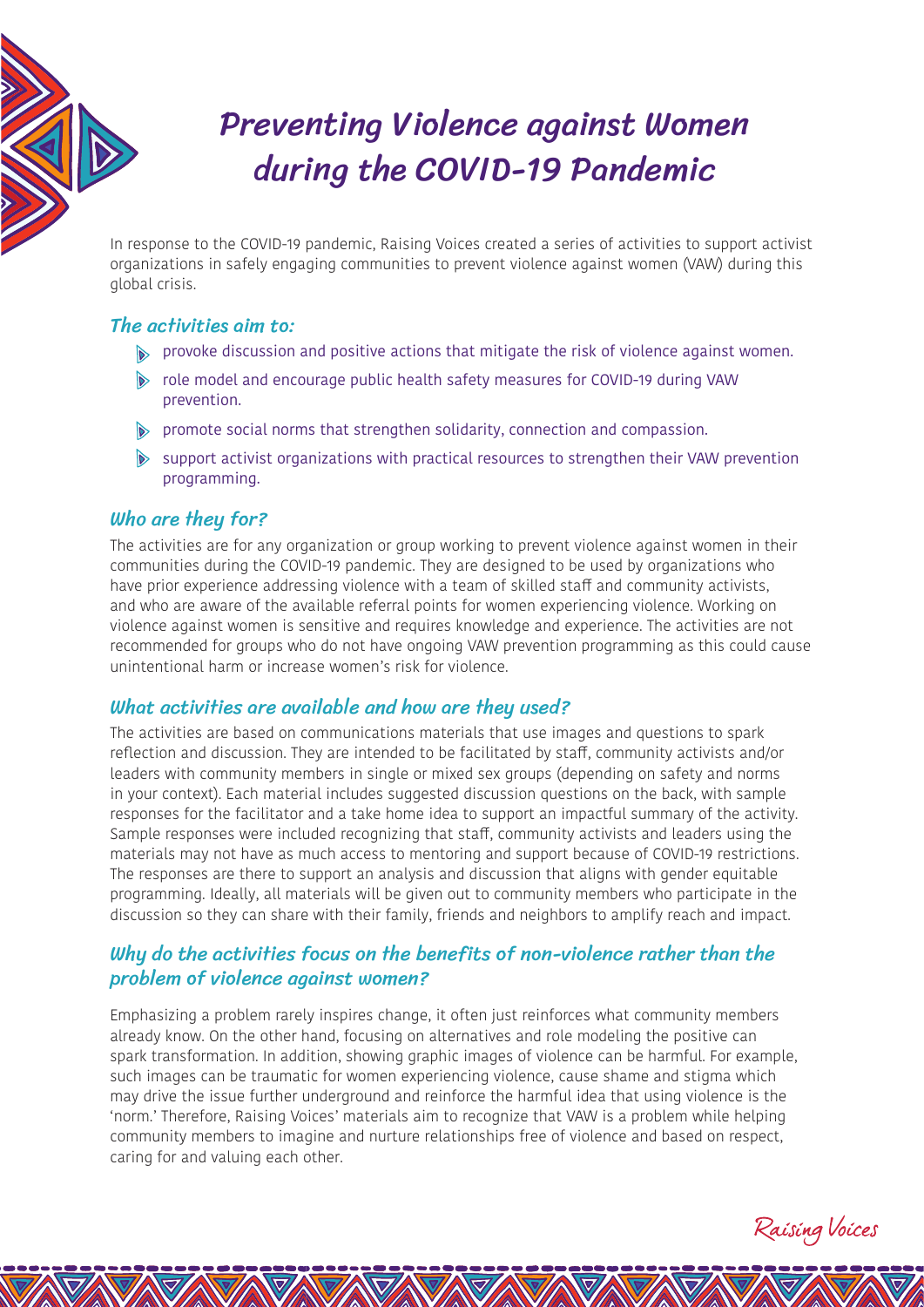



## **Six Community Conversations**

#### $\triangleright$  What are they?

Community Conversations are simple, black and white, easily photocopied A4 images that provoke reflection and discussion.

Two of the Community Conversations address intimate relationships, two address outreach from neighbors and two address community dynamics.

## **B** How are they used?

Community Conversations can be used in single sex or mixed sex groups from 2 to 20 community members.\* Typical time required is from 15-30 minutes.



## **Two Infosheets**

#### $\triangleright$  What are they?

The Infosheets are A4 images that can be printed, preferably in color. They are designed to stimulate personal reflection and simple, practical actions.

One Infosheet addresses what men can do to reduce stress and maintain positive relationships and the other addresses what women can do to find support and increase their safety during this time.

## $\triangleright$  How are they used?

Infosheets can be used in groups from 2 to 20 community members.\* While they can be used in mixed sex groups, single-sex groups are encouraged to promote deeper and safe discussion for women and men. Typical time required is 30 minutes.

## In a healthy relationship, partners... Are caring **Value** How are you using your power to strengthen

uour relationship?

## **Three Posters**

## $\triangleright$  What are they?

The posters are A3 color images that ideally are professionally printed. They are designed to role model positive behavior in relationships, in families and in our communities.

## $\triangleright$  How are they used?

Posters can be used in groups from 2 to 40 community members.\* The posters can be used in single or mixed sex groups. They can also be hung in the community after other relevant discussions. Typical time required is 45 minutes.

\* Numbers are the feasible range for the activity, please follow the government/public health COVID-19 guidelines concerning the number of people who can safely gather in your community